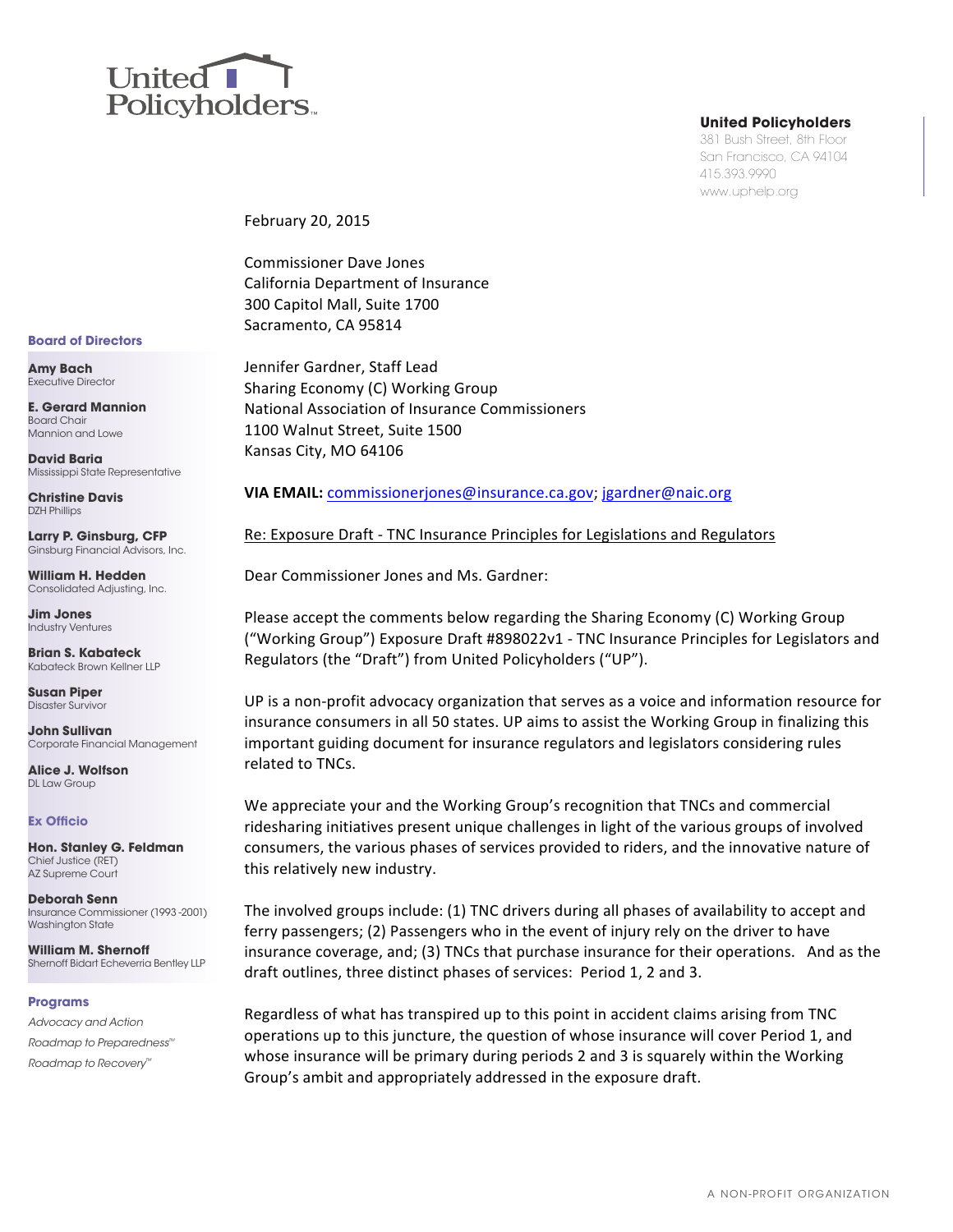February 20, 2015 Page 2 of 3

# Drivers

As the Draft appropriately recognizes, consideration should focus on the ISO "livery exclusion" which excludes insurance coverage, as a general matter, for a driver's use of a personal vehicle for commerical purposes, and the ISO Personal Automobile Policy ("PAP") which excludes coverage for a driver's liability for: "...bodily injury or property damage arising out of the ownership, maintenance or use of a vehicle while it is being used as a public or livery." See Draft at pp.5-6; The Insurance Services Office Inc. (2014, December) "Ride-Sharing Arrangements through Transportation Network Companies." Note, however, not every insurer uses ISO forms or without modifications, so there may be as many versions of the "livery exclusion" as there are insurers.

While stakeholders have suggested that the Draft should look more broadly at a sample of PAP exclusions, we believe that the ISO form is representative of the types of exclusions found in most PAPs which would deny coverage during Period 1 – "app on, no match." That said, we do not believe that all commercial purposes or livery exclusions do, in fact, exclude coverage during Period 1, as evidenced by claims where personal auto policies have already covered losses arsing out of TNC operations. However, we do believe it is a helpful exercise for the NAIC to discuss potential issues and analyze hypotehtical scenariois and likely outcomes.

There is a shared recognition by TNCs, insurers, and legislators that Period 1 presents unique coverage issues. See, e.g., California Assembly Bill 2293 (Bonilla). Due in part to a tragic death in San Francisco involving a TNC driver during Period 1, where coverage was tendered, stakeholders are moving quickly to address these unique risks going forward. One TNC has implemented a "backstop" insurance program to provide coverage for drivers who find themselves denied coverage during Period 1. We commend this approach, provided a market develops/exists for drivers to purchase affordable, quality insurance for Period 1. At least one insurer is now offering pay-by-the-mile coverage, a product designed specifically to cover drivers during Period 1.

Regulators must move quickly to establish oversight of these types of new products to ensure they provide value and appropriate coverage and that the companies selling them are adequately capitalized, licensed and compliant. Attention must be paid to any "other insurance" type language in these policies that purports to govern interplay with other policies; be they the driver or rider's personal policy, or the TNC's policies.

# Passengers

Passenger/riders generally equate a TNC ride with a taxi or limo ride, generally assume the TNC, (like a taxi or limo), and/or the driver, (like a taxi or limo driver) is fully insured and regulated. Because most passenger/riders use TNC apps to access TNC ride services, they have a reasonable assumption that the TNC has ultimate responsibility for their safety. Given that TNCs have been given some freedom to contractually limit their liability for insuring drivers during period one, the draft appropriately recognizes that passengers and prospective passengers may need notice of that fact.

# TNCs

As the Draft notes, the TNCs themselves provide insurance coverage though a master liability policy during Period 2 ("app on, match") and Period 3 ("passenger in car"). Policies currently being sold to TNCs are of the manuscript variety, meaning they are not ISO forms, and written by surplus lines companies. They are written specifically to cover TNC activities. While some TNCs have demonstrated a sophistication with respect to insurance, TNCs should implement adequate risk management protocols and disclose same to regulators, drivers, and passengers.